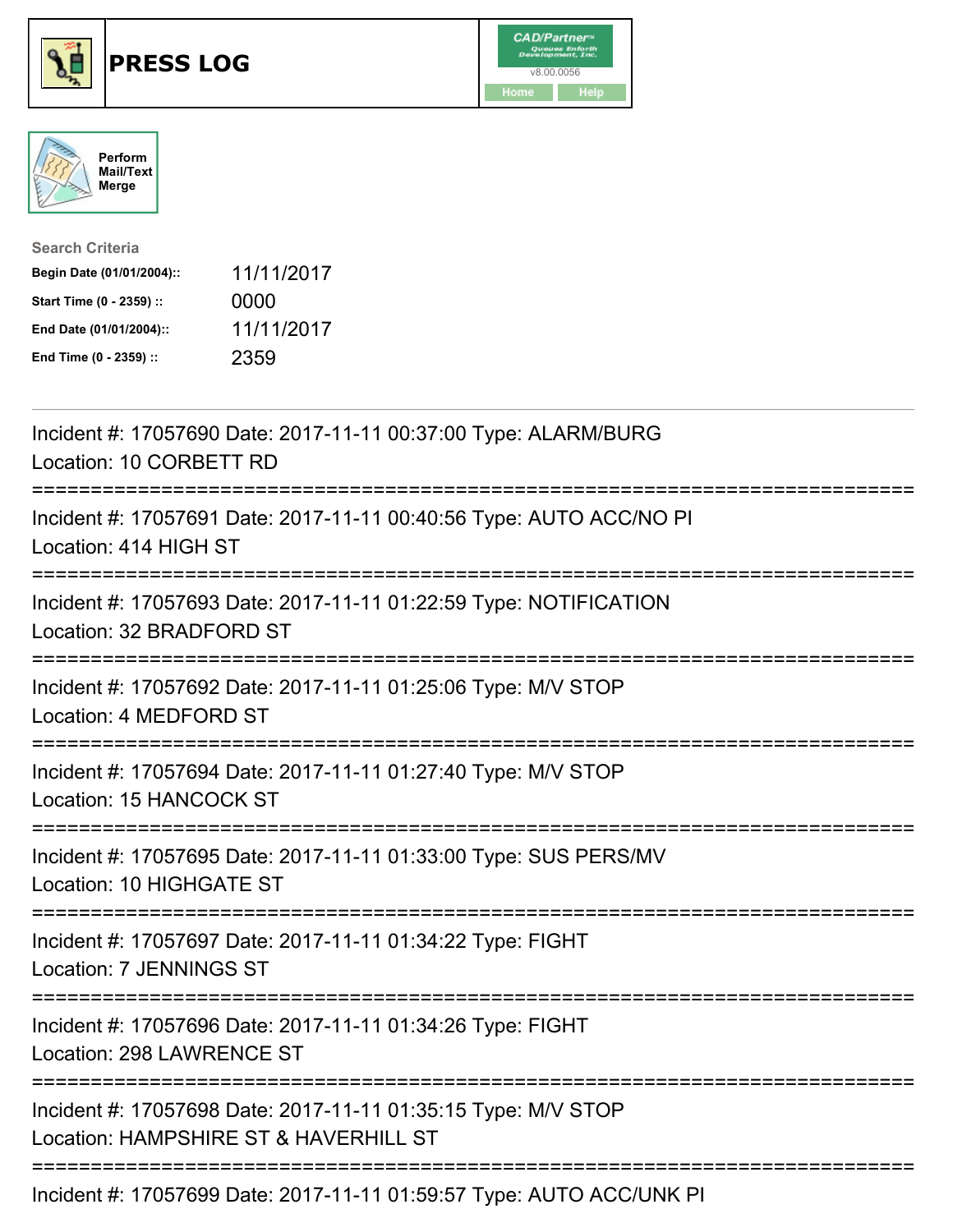| Location: BROADWAY & PARK ST                                                                                      |  |
|-------------------------------------------------------------------------------------------------------------------|--|
| Incident #: 17057700 Date: 2017-11-11 02:05:12 Type: M/V STOP<br>Location: CANAL ST & UNION ST                    |  |
| Incident #: 17057701 Date: 2017-11-11 02:19:44 Type: HIT & RUN M/V<br>Location: 50 BROADWAY                       |  |
| Incident #: 17057702 Date: 2017-11-11 02:24:25 Type: ALARM/BURG<br>Location: FIRESTONE / 456 BROADWAY             |  |
| Incident #: 17057703 Date: 2017-11-11 02:29:56 Type: NOISE ORD<br>Location: 274 E HAVERHILL ST #11 FL 2           |  |
| Incident #: 17057704 Date: 2017-11-11 02:32:00 Type: SHOTS FIRED<br>Location: 2 APPLETON ST                       |  |
| Incident #: 17057705 Date: 2017-11-11 02:44:48 Type: M/V STOP<br>Location: 50 BROADWAY<br>---------------------   |  |
| Incident #: 17057706 Date: 2017-11-11 02:53:55 Type: NOISE ORD<br>Location: 8 RESERVOIR TER                       |  |
| Incident #: 17057707 Date: 2017-11-11 02:55:39 Type: AUTO ACC/UNK PI<br>Location: 66 E HAVERHILL ST               |  |
| Incident #: 17057708 Date: 2017-11-11 02:59:20 Type: NOISE ORD<br>Location: 134 LAWRENCE ST FL 2                  |  |
| Incident #: 17057709 Date: 2017-11-11 03:10:24 Type: NOISE ORD<br>Location: 19 ALLYN TER                          |  |
| Incident #: 17057710 Date: 2017-11-11 03:19:24 Type: NOISE ORD<br>Location: 333 HOWARD ST #9 FL 2                 |  |
| Incident #: 17057711 Date: 2017-11-11 03:22:55 Type: B&E/PROG<br>Location: HAPPY TIME LAUNDRY MAT / 191 PARKER ST |  |
| Incident #: 17057712 Date: 2017-11-11 03:24:36 Type: DISTURBANCE<br>Location: 38 CHELMSFORD ST #1 FL 1            |  |
| Incident #: 17057713 Date: 2017-11-11 04:06:32 Type: NOISE ORD                                                    |  |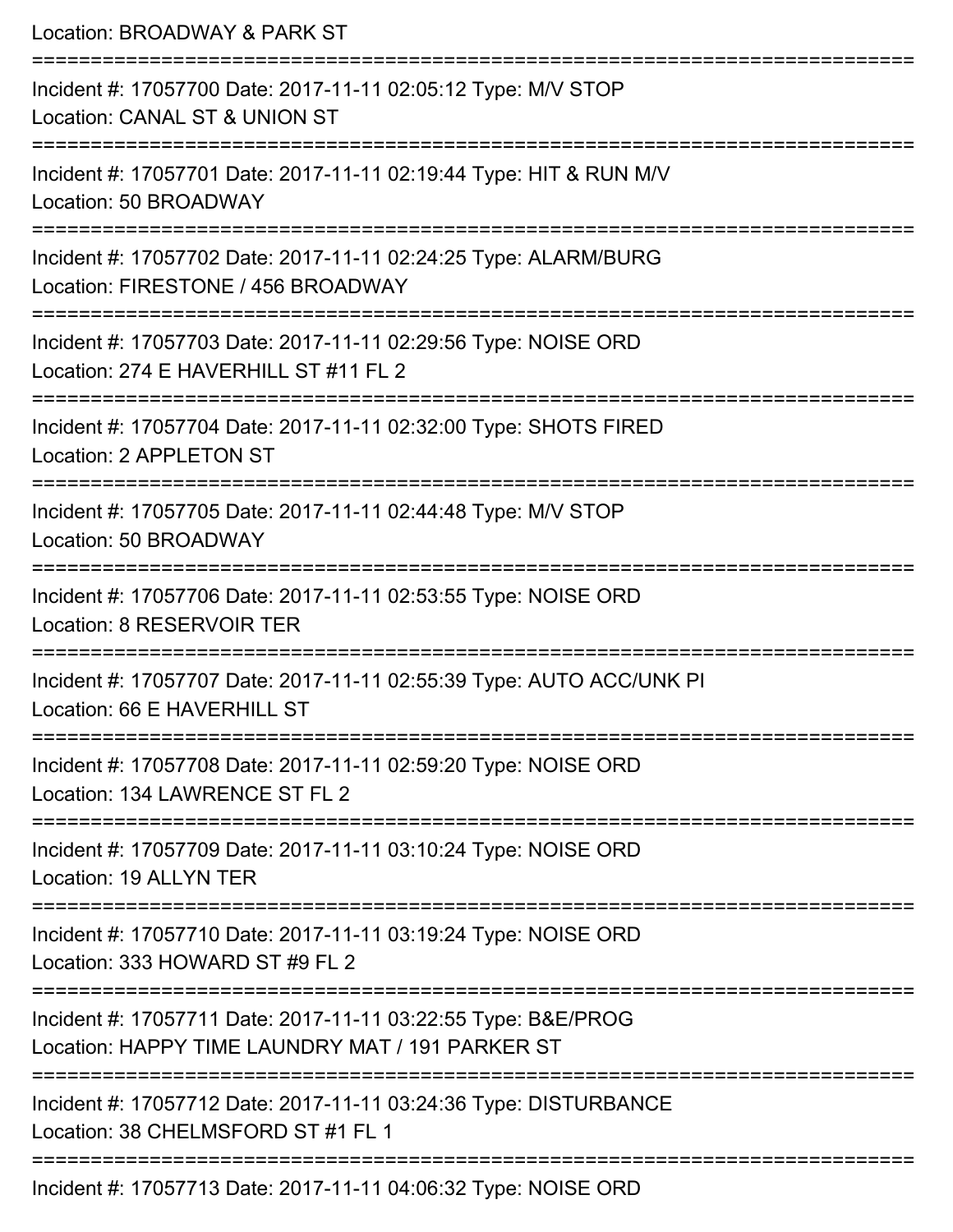| Incident #: 17057714 Date: 2017-11-11 04:25:18 Type: INVESTIGATION<br>Location: ESSEX ST & FRANKLIN ST               |
|----------------------------------------------------------------------------------------------------------------------|
| Incident #: 17057715 Date: 2017-11-11 04:27:25 Type: SUS PERS/MV<br>Location: 136 MAPLE ST                           |
| Incident #: 17057716 Date: 2017-11-11 05:01:43 Type: ALARM/BURG<br>Location: VALLEY FORUM / 654 S UNION ST           |
| Incident #: 17057718 Date: 2017-11-11 05:09:55 Type: LARCENY/PAST<br>Location: 53 BRADFORD ST                        |
| Incident #: 17057717 Date: 2017-11-11 05:14:31 Type: GENERAL SERV<br>Location: 53 BRADFORD ST                        |
| Incident #: 17057719 Date: 2017-11-11 05:21:21 Type: M/V STOP<br>Location: ANDOVER ST & BEACON AV                    |
| Incident #: 17057720 Date: 2017-11-11 05:33:01 Type: ALARM/BURG<br>Location: CABASSA RESIDENCE / 47 CHELMSFORD ST #1 |
| Incident #: 17057721 Date: 2017-11-11 05:43:13 Type: SHOTS FIRED<br>Location: 46 SPRUCE ST                           |
| Incident #: 17057722 Date: 2017-11-11 05:53:55 Type: EXTRA SURVEIL<br>Location: 435 WINTHROP AV                      |
| Incident #: 17057723 Date: 2017-11-11 06:34:15 Type: DOMESTIC/PAST<br>Location: 10 NORRIS ST                         |
| Incident #: 17057724 Date: 2017-11-11 06:41:38 Type: ALARM/BURG<br>Location: VECINA BEAUTY / 196 BROADWAY            |
| Incident #: 17057725 Date: 2017-11-11 07:12:39 Type: ALARM/BURG<br>Location: COMCAST / 142 SHEPARD ST                |
| Incident #: 17057726 Date: 2017-11-11 07:19:58 Type: B&E/PAST<br>Location: 362 ESSEX ST                              |
| Incident #: 17057727 Date: 2017-11-11 07:21:56 Type: THREATS/PROG                                                    |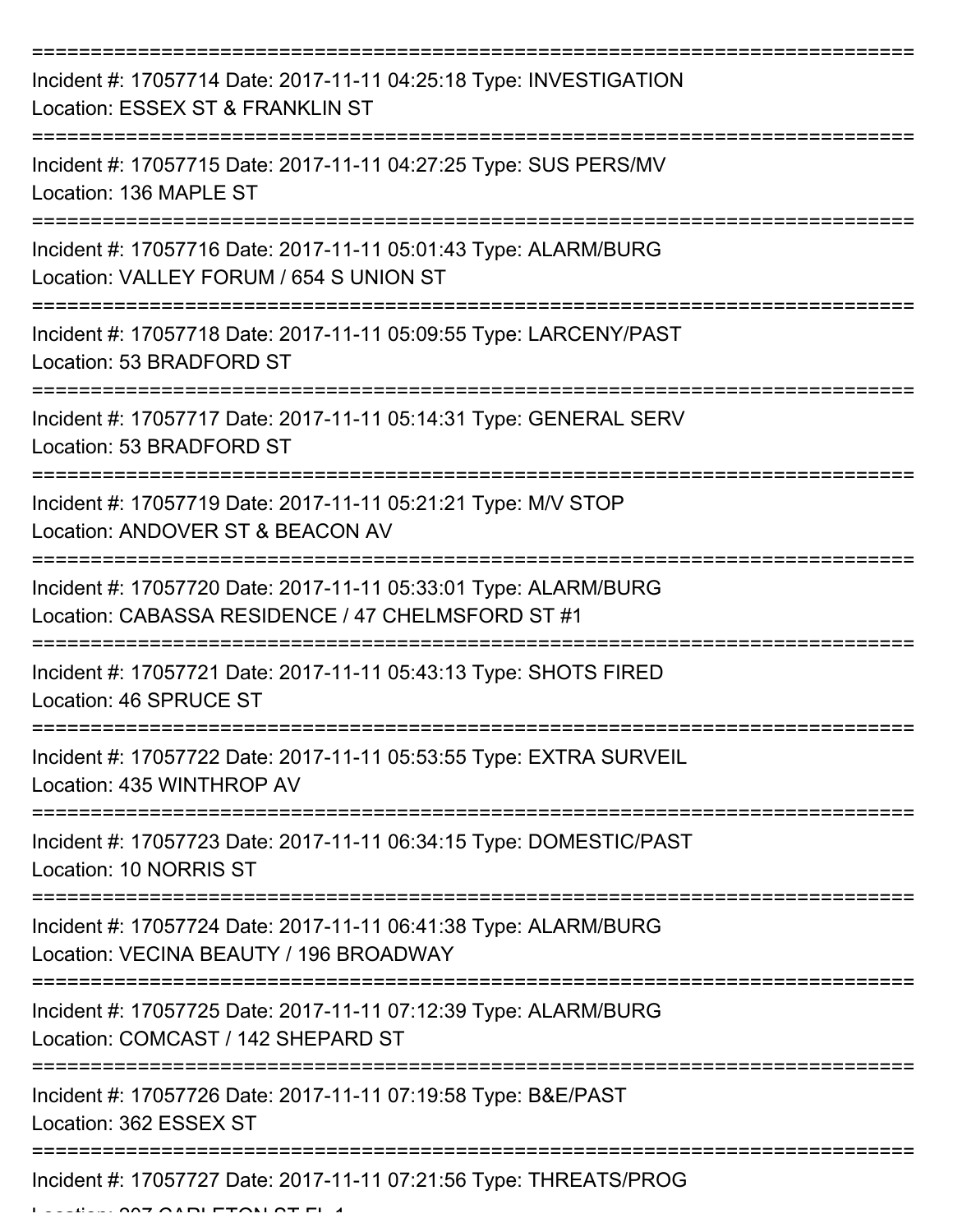| Incident #: 17057728 Date: 2017-11-11 07:48:32 Type: M/V STOP<br>Location: MARKET ST & PARKER ST                    |
|---------------------------------------------------------------------------------------------------------------------|
| Incident #: 17057729 Date: 2017-11-11 07:50:56 Type: ALARM/BURG<br>Location: WENDYS / 55 HAMPSHIRE ST               |
| Incident #: 17057730 Date: 2017-11-11 07:52:43 Type: M/V STOP<br>Location: ANDOVER ST & OSGOOD ST                   |
| Incident #: 17057731 Date: 2017-11-11 07:53:41 Type: M/V STOP<br>Location: BRADFORD ST & BROADWAY                   |
| Incident #: 17057732 Date: 2017-11-11 08:08:28 Type: M/V STOP<br>Location: ERVING AV & JACKSON ST                   |
| Incident #: 17057733 Date: 2017-11-11 08:13:12 Type: M/V STOP<br>Location: CRAWFORD & OSGOOD                        |
| Incident #: 17057734 Date: 2017-11-11 08:39:26 Type: SUS PERS/MV<br>Location: BROADWAY CORNER MART / 501 S BROADWAY |
| Incident #: 17057735 Date: 2017-11-11 08:48:31 Type: MAL DAMAGE<br>Location: 178 WALNUT ST                          |
| Incident #: 17057736 Date: 2017-11-11 09:10:00 Type: AUTO ACC/NO PI<br>Location: MARSTON ST & STORROW ST            |
| Incident #: 17057737 Date: 2017-11-11 09:14:59 Type: ALARM/BURG<br>Location: 48 WEDGEWOOD RD FL 1                   |
| Incident #: 17057738 Date: 2017-11-11 09:31:21 Type: ALARM/BURG<br>Location: CENTRAL AUTO MUSIC / 273 S UNION ST    |
| Incident #: 17057739 Date: 2017-11-11 09:32:58 Type: M/V STOP<br>Location: 257 BROADWAY                             |
| Incident #: 17057740 Date: 2017-11-11 09:36:38 Type: ALARM/BURG<br>Location: 352 PROSPECT ST                        |
| Incident #: 17057741 Date: 2017-11-11 10:03:27 Type: M/V STOP                                                       |

Location: 32 LAMDENCE CT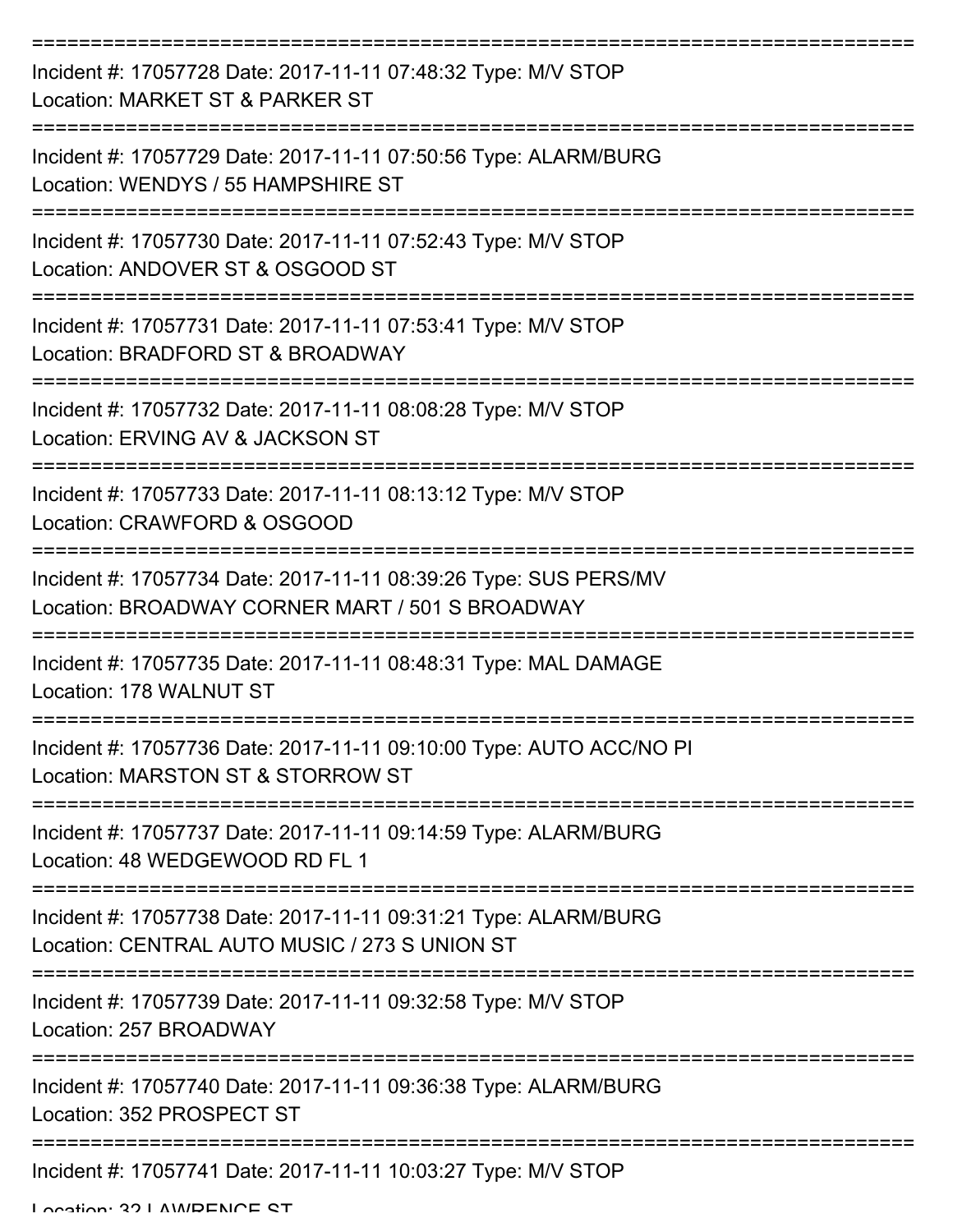| Incident #: 17057742 Date: 2017-11-11 10:12:50 Type: M/V STOP<br>Location: E HAVERHILL ST & FERRY ST        |
|-------------------------------------------------------------------------------------------------------------|
| Incident #: 17057743 Date: 2017-11-11 10:14:00 Type: M/V STOP<br>Location: JACKSON ST & JACKSON CT          |
| Incident #: 17057744 Date: 2017-11-11 10:38:41 Type: SUS PERS/MV<br>Location: 152 BROADWAY                  |
| Incident #: 17057745 Date: 2017-11-11 10:39:34 Type: GENERAL SERV<br>Location: ARLINGTON ST & BROADWAY      |
| Incident #: 17057746 Date: 2017-11-11 10:51:01 Type: ALARM/BURG<br>Location: GARCIA RESD / 352 PROSPECT ST  |
| Incident #: 17057747 Date: 2017-11-11 11:02:33 Type: INVEST CONT<br>Location: 316 SALEM ST                  |
| Incident #: 17057748 Date: 2017-11-11 11:09:27 Type: SUS PERS/MV<br>Location: SANTANDER BANK / 550 BROADWAY |
| Incident #: 17057749 Date: 2017-11-11 11:20:19 Type: AUTO ACC/NO PI<br>Location: 152 WALNUT ST              |
| Incident #: 17057750 Date: 2017-11-11 11:21:41 Type: SUS PERS/MV<br>Location: ACCURATE METALS / 68 HOLLY ST |
| Incident #: 17057751 Date: 2017-11-11 11:38:01 Type: M/V STOP<br>Location: CAMBRIDGE ST & WINTHROP AV       |
| Incident #: 17057752 Date: 2017-11-11 11:38:29 Type: MEDIC SUPPORT<br>Location: 229 E HAVERHILL ST FL 2     |
| Incident #: 17057753 Date: 2017-11-11 11:39:27 Type: INVESTIGATION<br>Location: 78 CLIFTON ST               |
| Incident #: 17057754 Date: 2017-11-11 11:41:04 Type: DISABLED MV<br>Location: RT 495 SOUTH BEFORE 42B       |
| Incident #: 17057755 Date: 2017-11-11 11:53:52 Type: CK WELL BEING<br>Location: 8 INMAN ST #17              |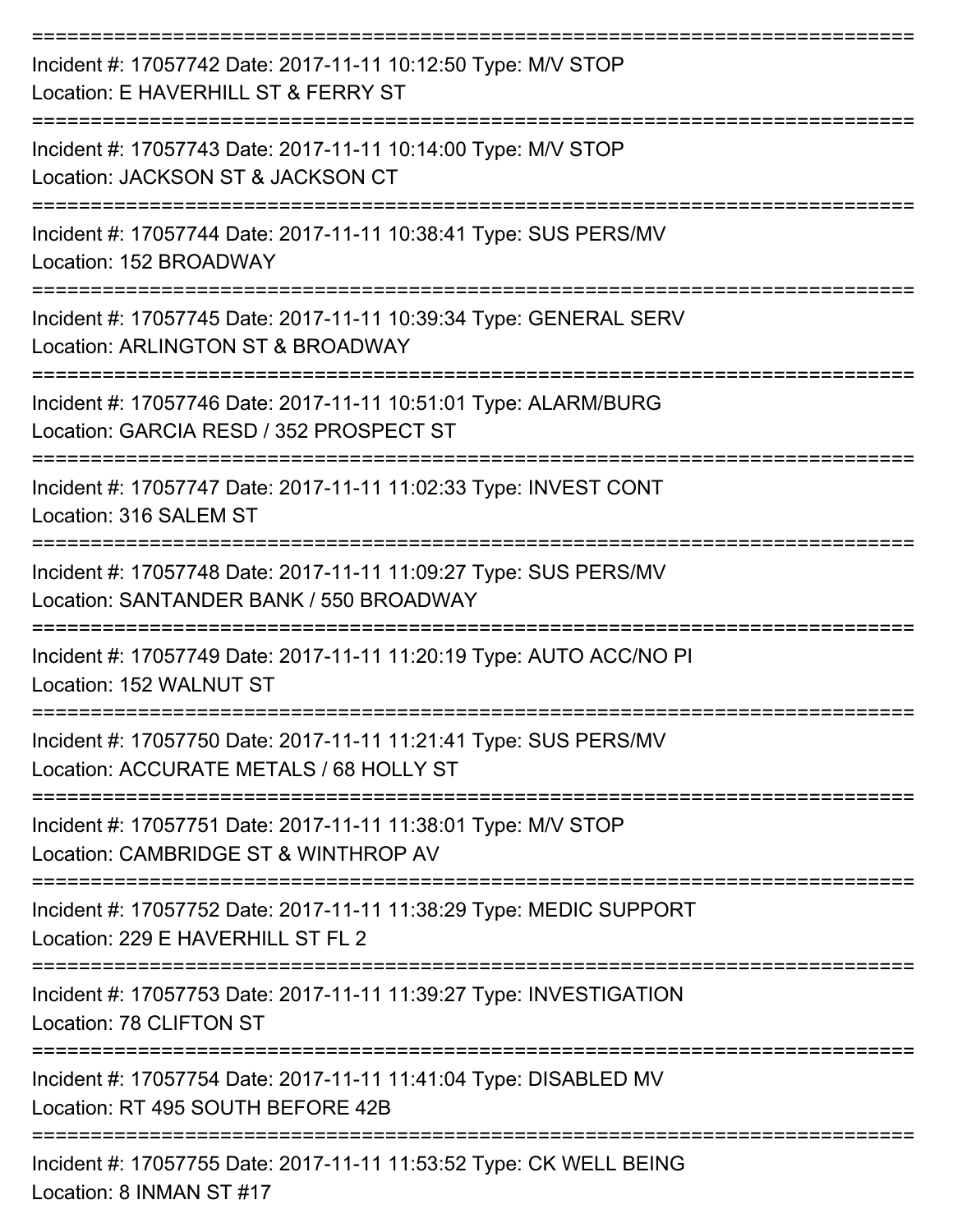| Incident #: 17057756 Date: 2017-11-11 12:00:14 Type: M/V STOP<br>Location: 36 MELROSE ST                      |
|---------------------------------------------------------------------------------------------------------------|
| Incident #: 17057757 Date: 2017-11-11 12:01:48 Type: M/V STOP<br>Location: 18 MELROSE ST                      |
| Incident #: 17057758 Date: 2017-11-11 12:22:54 Type: ALARM/BURG<br>Location: 48 WEDGEWOOD RD                  |
| Incident #: 17057759 Date: 2017-11-11 12:23:16 Type: UNWANTEDGUEST<br>Location: 3YR APPLIANCES / 100 WATER ST |
| Incident #: 17057760 Date: 2017-11-11 12:26:42 Type: FIGHT<br>Location: 118 THOREAU WAY #615                  |
| Incident #: 17057761 Date: 2017-11-11 12:28:48 Type: LARCENY/PAST<br>Location: MCDONALDS / 50 BROADWAY        |
| Incident #: 17057762 Date: 2017-11-11 13:00:04 Type: MV/BLOCKING<br>Location: FIRE STATION / PARK ST          |
| Incident #: 17057763 Date: 2017-11-11 13:00:56 Type: SUS PERS/MV<br>Location: 32 HOFFMAN AV                   |
| Incident #: 17057764 Date: 2017-11-11 13:12:25 Type: M/V STOP<br>Location: ACTON ST & WEST ST                 |
| Incident #: 17057765 Date: 2017-11-11 13:18:39 Type: MV/BLOCKING<br>Location: 21 BIRCH ST                     |
| Incident #: 17057766 Date: 2017-11-11 13:20:36 Type: NOISE ORD<br>Location: 77 S UNION ST #313                |
| Incident #: 17057767 Date: 2017-11-11 13:36:12 Type: M/V STOP<br>Location: 19 GALE ST                         |
| Incident #: 17057768 Date: 2017-11-11 13:41:23 Type: WARRANT SERVE<br>Location: 17 CLINTON CT                 |
| Incident #: 17057769 Date: 2017-11-11 13:44:03 Type: HIT & RUN M/V<br>Location: BROADWAY & ESSEX ST           |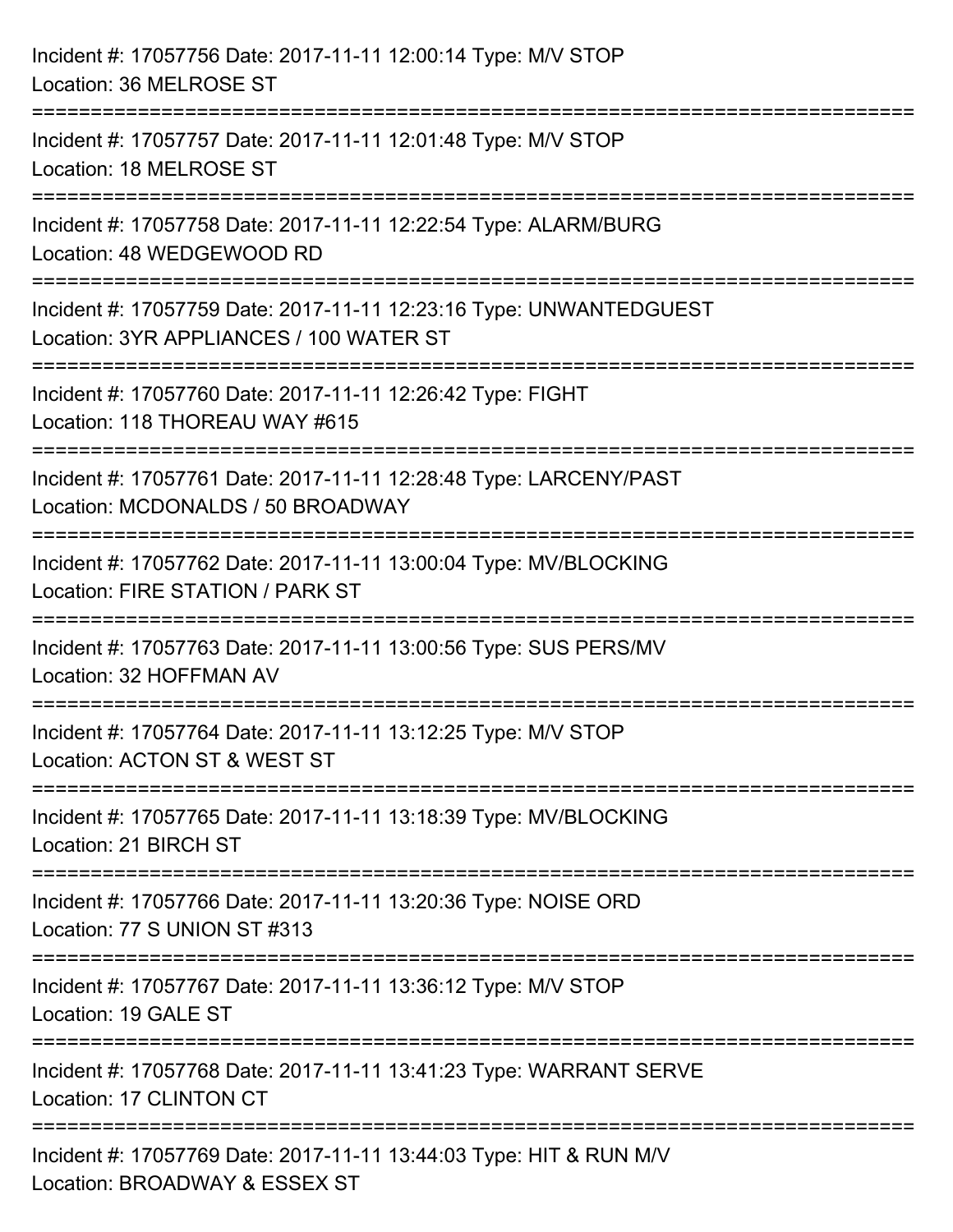| Incident #: 17057770 Date: 2017-11-11 14:03:38 Type: M/V STOP<br>Location: AMES ST & HAVERHILL ST                                       |
|-----------------------------------------------------------------------------------------------------------------------------------------|
| Incident #: 17057771 Date: 2017-11-11 14:08:03 Type: AUTO ACC/NO PI<br>Location: CANAL ST & UNION ST                                    |
| Incident #: 17057772 Date: 2017-11-11 14:08:21 Type: M/V STOP<br>Location: 55 TRINITY ST                                                |
| Incident #: 17057773 Date: 2017-11-11 14:24:12 Type: SUS PERS/MV<br>Location: CLIFTON ST & DRACUT ST                                    |
| Incident #: 17057774 Date: 2017-11-11 14:25:06 Type: AUTO ACC/NO PI<br>Location: S UNION ST EXT & S BROADWAY<br>======================= |
| Incident #: 17057775 Date: 2017-11-11 14:43:55 Type: DRUG VIO<br>Location: 2 SARATOGA TER                                               |
| Incident #: 17057776 Date: 2017-11-11 14:59:54 Type: ALARM/BURG<br>Location: EXPRESS SHIPPING / 13 NEWBURY ST                           |
| Incident #: 17057777 Date: 2017-11-11 15:34:46 Type: M/V STOP<br><b>Location: 70 TREMONT ST</b>                                         |
| Incident #: 17057778 Date: 2017-11-11 15:49:12 Type: UNKNOWN PROB<br>Location: 85 LEROY AV                                              |
| Incident #: 17057779 Date: 2017-11-11 15:54:38 Type: ALARM/BURG<br>Location: 130 HANCOCK ST                                             |
| Incident #: 17057780 Date: 2017-11-11 15:58:10 Type: MEDIC SUPPORT<br>Location: 7 CAMPO SECO ST                                         |
| Incident #: 17057781 Date: 2017-11-11 16:03:35 Type: M/V STOP<br>Location: BROADWAY & WATER ST                                          |
| Incident #: 17057782 Date: 2017-11-11 16:03:59 Type: M/V STOP<br>Location: BROADWAY & WATER ST                                          |
| Incident #: 17057783 Date: 2017-11-11 16:13:07 Type: ALARM/BURG<br>Location: NEW ENGLAND FAMILY DENTIST / 73C WINTHROP AV               |

===========================================================================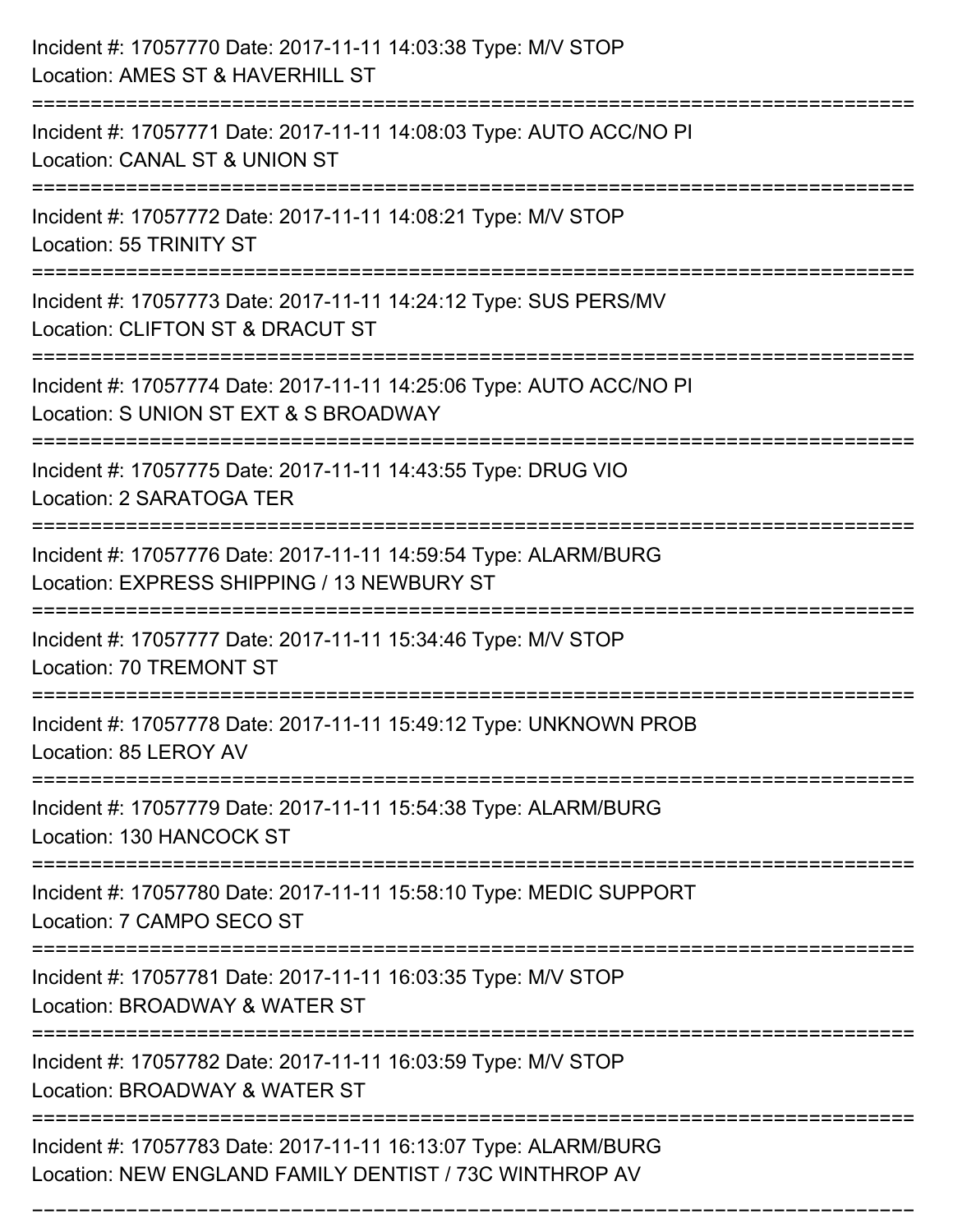| Incident #: 17057784 Date: 2017-11-11 16:16:32 Type: ALARM/BURG<br>Location: LAS PALMAS RESTURANT / 445 ESSEX ST                   |
|------------------------------------------------------------------------------------------------------------------------------------|
| .=====================<br>Incident #: 17057785 Date: 2017-11-11 16:22:09 Type: M/V STOP<br><b>Location: MYRTLE ST</b>              |
| Incident #: 17057786 Date: 2017-11-11 16:27:58 Type: SEIZED PROP<br>Location: 366 LOWELL ST                                        |
| Incident #: 17057787 Date: 2017-11-11 16:30:01 Type: AUTO ACC/PI<br>Location: AMESBURY ST & ESSEX ST                               |
| Incident #: 17057788 Date: 2017-11-11 17:10:17 Type: MEDIC SUPPORT<br>Location: 155 S UNION ST FL 2                                |
| Incident #: 17057789 Date: 2017-11-11 17:19:21 Type: AUTO ACC/UNK PI<br>Location: BENNINGTON ST & LAWRENCE ST                      |
| Incident #: 17057790 Date: 2017-11-11 17:24:28 Type: ANIMAL COMPL<br>Location: 119 OXFORD ST FL 2                                  |
| Incident #: 17057791 Date: 2017-11-11 17:28:54 Type: AUTO ACC/NO PI<br>Location: HAVERHILL ST & PROSPECT ST                        |
| Incident #: 17057792 Date: 2017-11-11 17:34:22 Type: MEDIC SUPPORT<br>Location: HAVERHILL ST & JACKSON ST                          |
| Incident #: 17057793 Date: 2017-11-11 17:38:01 Type: HIT & RUN M/V<br>Location: 360 BROADWAY                                       |
| Incident #: 17057794 Date: 2017-11-11 17:50:24 Type: M/V STOP<br>Location: ANDOVER ST & WINTHROP AV                                |
| Incident #: 17057795 Date: 2017-11-11 17:54:55 Type: M/V STOP<br>Location: 59 ESSEX ST                                             |
| ==================================<br>Incident #: 17057796 Date: 2017-11-11 17:59:30 Type: LARCENY/PAST<br>Location: 243 ERVING AV |
| Incident #: 17057797 Date: 2017-11-11 18:01:38 Type: M/V STOP<br>Location: S UNION ST & SALEM ST                                   |
|                                                                                                                                    |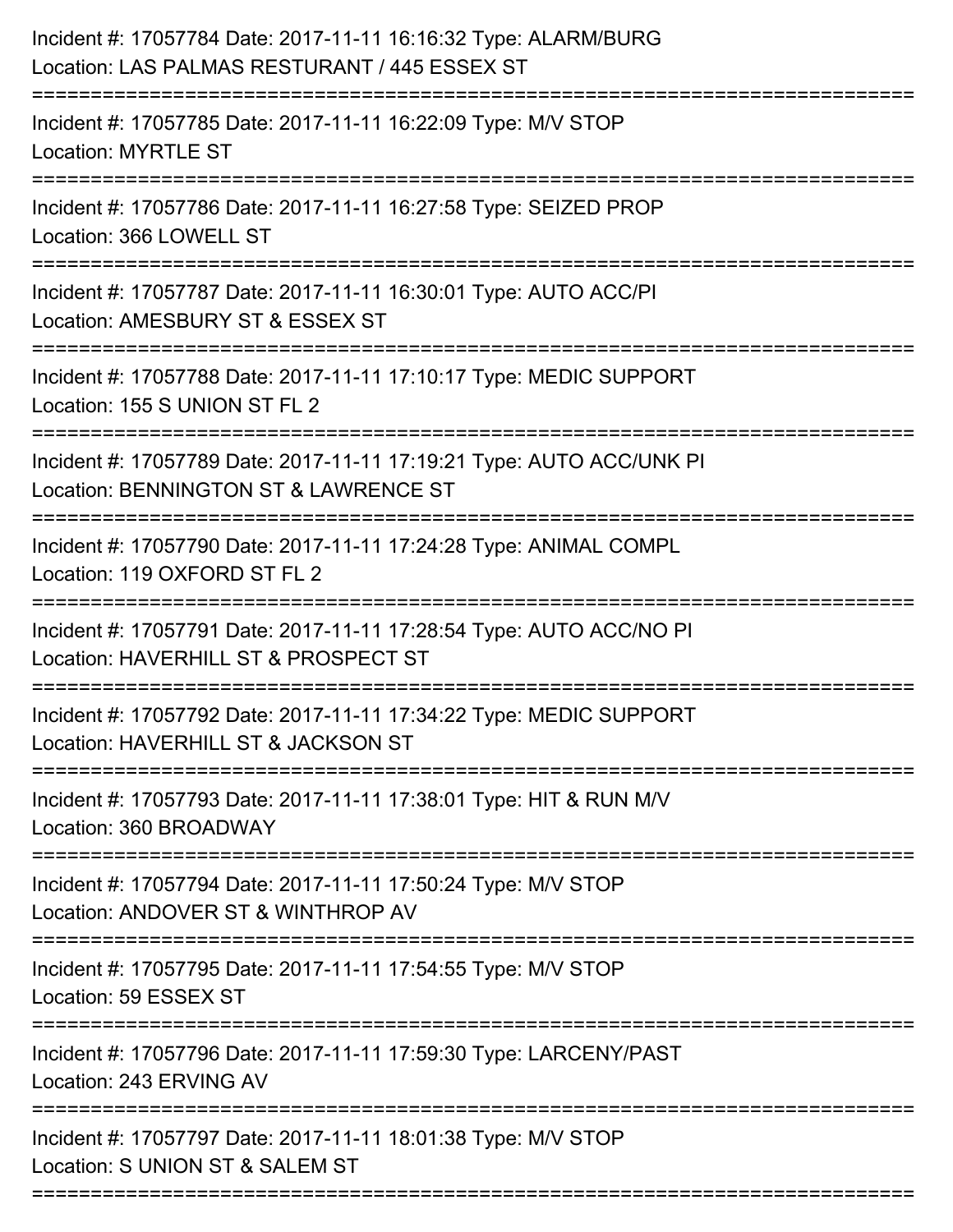Location: SOUTH COMMON PARK / null =========================================================================== Incident #: 17057799 Date: 2017-11-11 18:06:58 Type: SPECIAL CHECK Location: SPRINGFIELD ST =========================================================================== Incident #: 17057800 Date: 2017-11-11 18:09:43 Type: NOISE ORD Location: 245 ERVING AV FL 2 =========================================================================== Incident #: 17057801 Date: 2017-11-11 18:12:27 Type: M/V STOP Location: S UNION ST & SALEM ST =========================================================================== Incident #: 17057802 Date: 2017-11-11 18:23:37 Type: M/V STOP Location: S UNION ST & SALEM ST =========================================================================== Incident #: 17057803 Date: 2017-11-11 18:26:27 Type: M/V STOP Location: S UNION ST & SALEM ST =========================================================================== Incident #: 17057804 Date: 2017-11-11 18:30:15 Type: ALARM/BURG Location: RODRIGUEZ RESIDENCE 9782580729 / 40 ALBION ST =========================================================================== Incident #: 17057805 Date: 2017-11-11 18:30:32 Type: B&E/PROG Location: 11 ELM ST =========================================================================== Incident #: 17057806 Date: 2017-11-11 18:33:51 Type: M/V STOP Location: COMMON ST & LAWRENCE ST =========================================================================== Incident #: 17057807 Date: 2017-11-11 18:49:35 Type: SPECIAL CHECK Location: BOATRAMP / null =========================================================================== Incident #: 17057808 Date: 2017-11-11 18:52:28 Type: M/V STOP Location: DAISY ST & HOLLY ST =========================================================================== Incident #: 17057809 Date: 2017-11-11 18:54:28 Type: AUTO ACC/NO PI Location: ARLINGTON ST & LAWRENCE ST =========================================================================== Incident #: 17057810 Date: 2017-11-11 18:56:16 Type: M/V STOP Location: FARNHAM ST & S UNION ST =========================================================================== Incident #: 17057811 Date: 2017-11-11 19:00:33 Type: M/V STOP Location: 90 LOWELL ST ===========================================================================

Incident #: 17057812 Date: 2017 11 11 19:06:19 Type: M/V STOP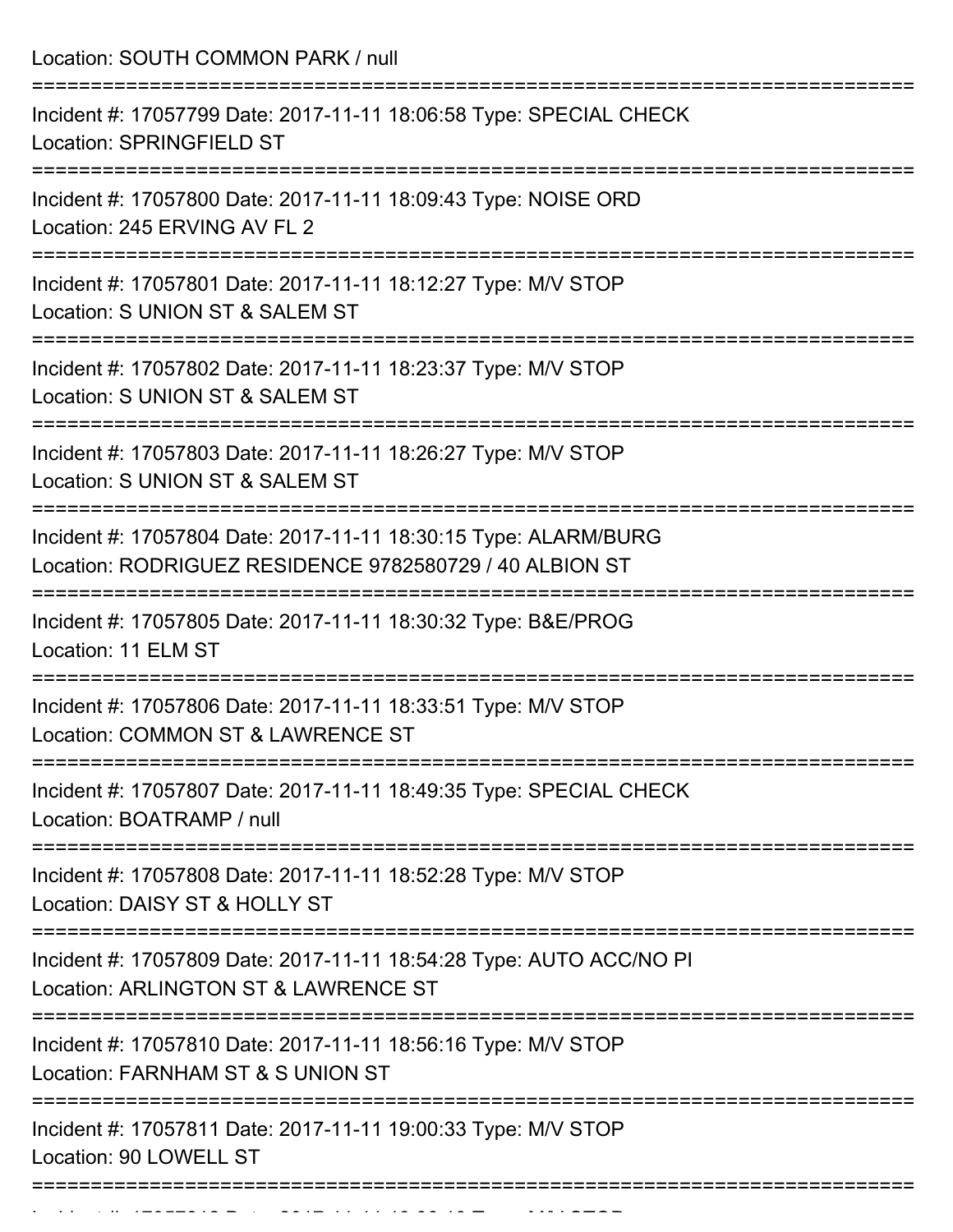Location: ESSEX ST & JACKSON ST =========================================================================== Incident #: 17057813 Date: 2017-11-11 19:09:28 Type: ALARM/BURG Location: 160 WINTHROP AV #10 =========================================================================== Incident #: 17057814 Date: 2017-11-11 19:12:08 Type: M/V STOP Location: 80 UNION ST =========================================================================== Incident #: 17057815 Date: 2017-11-11 19:20:52 Type: M/V STOP Location: BERNARD AV =========================================================================== Incident #: 17057816 Date: 2017-11-11 19:23:10 Type: M/V STOP Location: COMMON ST & HAMPSHIRE ST =========================================================================== Incident #: 17057817 Date: 2017-11-11 19:30:26 Type: M/V STOP Location: BROADWAY & LOWELL ST =========================================================================== Incident #: 17057818 Date: 2017-11-11 19:40:39 Type: HIT & RUN M/V Location: 106 WILLOW ST =========================================================================== Incident #: 17057819 Date: 2017-11-11 19:45:51 Type: AUTO ACC/NO PI Location: BROADWAY & HAVERHILL ST =========================================================================== Incident #: 17057820 Date: 2017-11-11 19:48:02 Type: M/V STOP Location: BEACON ST & LISA LN =========================================================================== Incident #: 17057821 Date: 2017-11-11 19:55:05 Type: TRESPASSING Location: 153 UNION ST FL 1 =========================================================================== Incident #: 17057822 Date: 2017-11-11 20:02:59 Type: M/V STOP Location: ACTON ST & BROADWAY =========================================================================== Incident #: 17057823 Date: 2017-11-11 20:13:24 Type: HIT & RUN PRO Location: 107 WILLOW ST =========================================================================== Incident #: 17057824 Date: 2017-11-11 20:15:13 Type: SHOTS FIRED Location: 76 EXETER ST =========================================================================== Incident #: 17057825 Date: 2017-11-11 20:16:24 Type: M/V STOP Location: MERRIMACK ST & S BROADWAY ===================================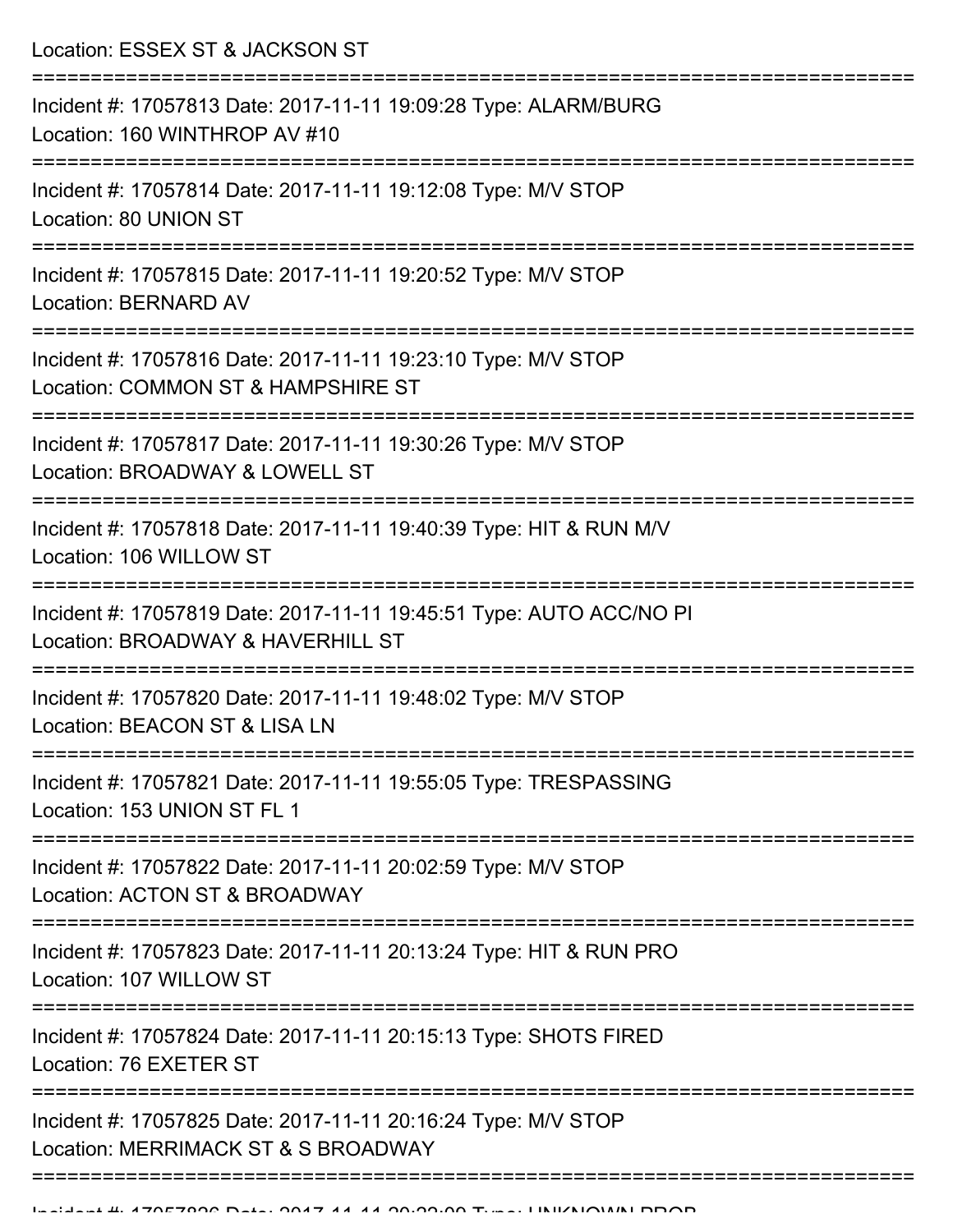Location: 204 PHILLIPS ST

=========================================================================== Incident #: 17057827 Date: 2017-11-11 20:24:22 Type: M/V STOP Location: CENTRAL BRIDGE =========================================================================== Incident #: 17057828 Date: 2017-11-11 20:29:03 Type: HIT & RUN M/V Location: JACKSON ST & LOGAN ST =========================================================================== Incident #: 17057829 Date: 2017-11-11 20:31:46 Type: EXTRA SURVEIL Location: BROOK STREET PARK CALLBOX / 67 BROOK ST =========================================================================== Incident #: 17057830 Date: 2017-11-11 20:38:34 Type: M/V STOP Location: 11 LAWRENCE ST =========================================================================== Incident #: 17057831 Date: 2017-11-11 20:57:50 Type: M/V STOP Location: MERRIMACK ST & S BROADWAY =========================================================================== Incident #: 17057832 Date: 2017-11-11 21:06:42 Type: LOUD NOISE Location: 245 ERVING AV =========================================================================== Incident #: 17057833 Date: 2017-11-11 21:07:19 Type: STOL/MV/PAS Location: 621 COMMON ST =========================================================================== Incident #: 17057834 Date: 2017-11-11 21:11:56 Type: TRESPASSING Location: SAM'S FOOD STORE / 389 BROADWAY =========================================================================== Incident #: 17057835 Date: 2017-11-11 21:20:09 Type: M/V STOP Location: COMMON ST & HAMPSHIRE ST =========================================================================== Incident #: 17057836 Date: 2017-11-11 21:28:29 Type: M/V STOP Location: AMESBURY ST & METHUEN ST =========================================================================== Incident #: 17057837 Date: 2017-11-11 21:35:56 Type: MAN DOWN Location: 360 BROADWAY =========================================================================== Incident #: 17057838 Date: 2017-11-11 21:44:09 Type: TOW OF M/V Location: 153 BEACON AV =========================================================================== Incident #: 17057839 Date: 2017-11-11 21:44:59 Type: LOUD NOISE Location: 681 ESSEX ST FL 2 =========================================================================== Incident #: 17057843 Date: 2017-11-11 21:56:57 Type: STOL/MV/PAS